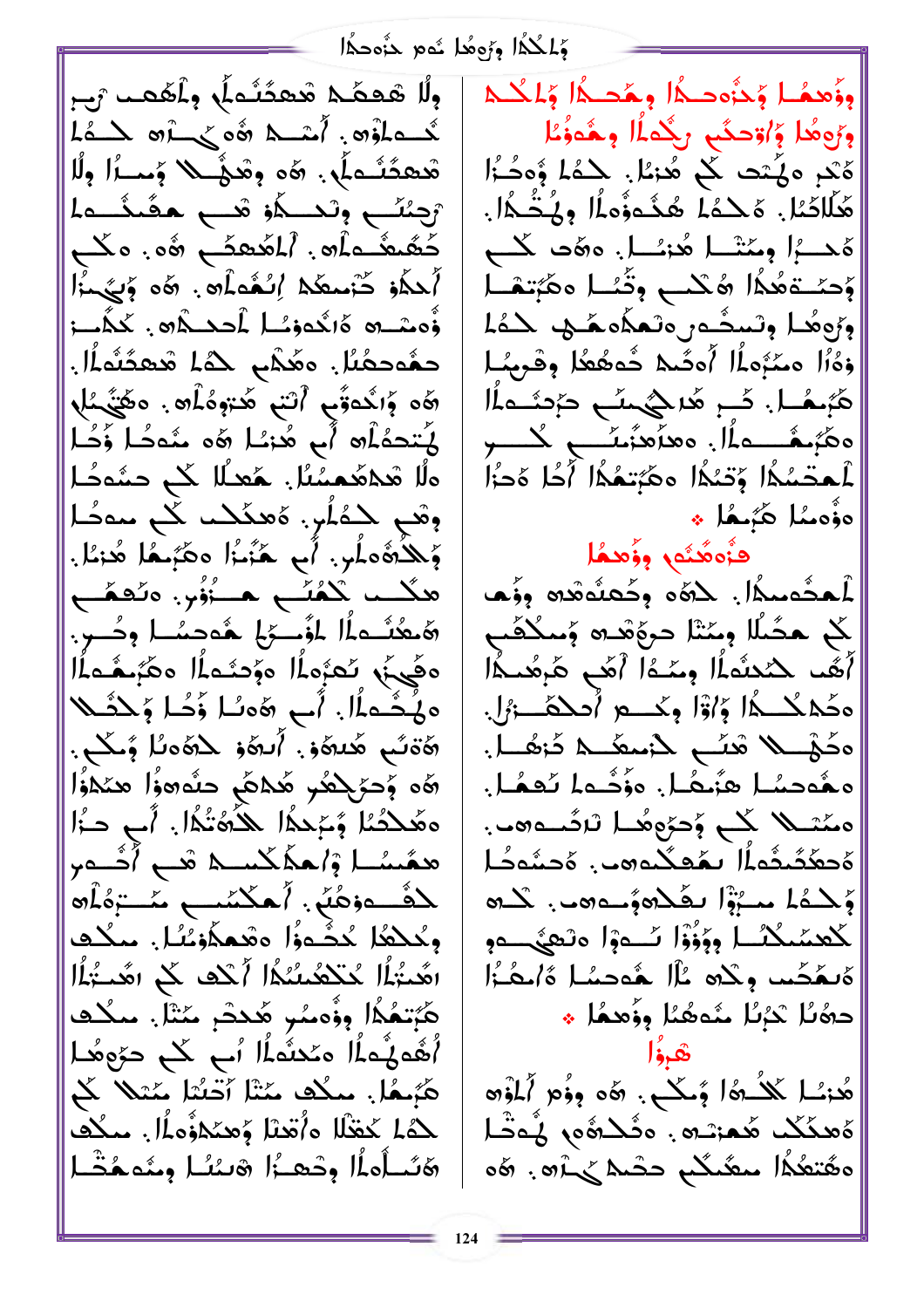وَلِمُكُمَّا وَرَوهُمْ شَوْمٍ حَزْوَجِهَا

أهكسه مْتَع حْمَقْها فَيْتُهُدَا. هَ حَدَّمَكَــــــــ حدَّدهُـــــــــا وِلَا مْدْمَكْتُـملَا. حتّــر كْــح فُـموْهُنُـا مْعِ ۚ رَتِحُـٰدُه ۖ هُــه=بُتَـٰدُا ۚ وٖاُتَـٰكَـٰ ۖ رُلّ ەقىب ئىسىۋە ، أەتىسا مىئەمشىل وَسَمَّسَمًا فَئْلِكُم شَمِ فَيَخْتُدُونَ وهُهُنُـا. ەھَــ كَـمْــةەب كَـلاھُنْـْـا مَعُا مَـٰۃکَہٖ ہَدتَـٰٓ ٖ کَب تُدانَـا وسُمّشَبِ لَٱحۡضُوۡ وَتَمۡكُـوَهُۥ كَبِ وَّسعَّى حَرَّحبًا هُنَا. وِحْدَ هُم مُحْفَا ھُنُّا شَعْدُوْمَبُ . ەتىھۋا كُب قْنُرَّا وأهنَّب هُوصُبًا أُهُبنُـا. وهُبققُب لَمَوْمِــٰهُا هَوْلًا هَـٰـُــَــا. كُـــو هُــــزمـ ەللۇسەر ەڭدەمىسر ھېگىل ھىلىل ەْحثَىٰ(كَم سْكَلْتُبْ \* تحجئزا حَيْجةَ أَمْسُلُمَا مِكْبَتْهُكُا مَحْتَتَمُا لًا هُوكُنْتُمْ. هُنُـمٍ وَكَنْـِكُمْ هُبَ حُكْفُ أَمُثَلُ هُكْبٍ بِهِما هُكْتُوا مُحَكَّدًا همَّحسٌم ۖ كُر. مُكْلُو ۖ هُٰٓ مُا ۖ كَتَنْعُلُ هُنُـا حرَّىـُۥَا وُٓـكَــع. هلَّا حَـُــمِ هَـــدًا وِّسهٌـــدًا لَـمْنَــــْٓا و مَــْمَــْــما هَــمِ دْتْعُا وِهَبِّتْعْا. هُنُّو وَمَعْجِسًا لَكُو ؤْەمْنْلْنُمْ أَكُلْ هُدَٰا ەۆْەمْمَا ھَبُعْمَا. هُ هُا . هُوهُا وِكُلْمَا فُزُوهُنُومِ مُعشَــْمِيمُا. كَــْهُه وِمُنْسَـت هُه لْلَّسْمِ وِهْبَى كَلَّهِ حَقَّـهِـهَا وَرُضَـلِ

حمَّتْـا مڤُموَمُـُـا فَيحُــكْـمْ هَــوَهُ م

وِؤُهَّابٍ حـزُه ما هَتْبِ كَبِ ملكك هُعطًا هَ:ُهُا. أَحْشَر كُم هَدْهُا هكلاؤًا. سكُف تَنتَنْنَا خَتْتَا أَلَمْنَا كَل حكْمحْتسلا أكْدُتكا. مكـ وَّهِتُما الْكُلْكُمَا مَنْدَا كُلِّ مُنْتَوَبِّلَا أَلْمَ شَمْسُمْتُمْ الْمُسْتَدَارِ مَسْتَدَمَّةً لِلْمُسْتَدَمَّةً لِلْمُسْتَدَمَّةً ەَىشَىشەمال. كىللىكى بىلەشمال وَنُحَفُّواْ مِكْتَ وَهُمْثُواْلِ. وِفَيْءُا أَهنُــا كَبِ وِهُنْــواًا وُومِنْـــوا!. ەئىثَـــەلُمْ فَى زىر مالىگـــە مْدَهُخْا وِوُّنُبِ حَكَلَكُمَا أَوْكُنُكُمَا. تَوْحِيْنْمَا وِهُنَّى مِ حُقْعَيْنِيْدُا مِكْتَ هَىللُا ەَحنَكْرْخُشُـملُا. مىكــى كَــح مُعَصًا هَعَمَنُعَالَ. مِكْتَ مَعِيدًا ەۡمىغۡھَٰـا ئَىشۡـەلَٰا ﴿ب اؤْەبجكَنى سكنىك بەشكرا وسِّعنى وُل وَهُرُهُومٌ ﴾. أَحمَا ۖ ﴾ هَما أَوْمَسْنُا وَهِمَّةٍ أَكْدَهِكُلا مَّاشُدَاً الْمَحْصَرِ لَّلِ هَزَمِيعُنُدَاً). يُدْمِعَكُمْ وُهُدَاً مَّــهُ| كُـَــم هُكُــفُــمِلًا. گــممكَــلا ـمُــددهُوَٰاً ـمُــوْــداًا لِـُـقَـــت كَـــى . لُدْهِكُمْ زَسِعُهِ أَيْهِ وَ وَ هُو لَكُمَا . لمحتَ الْمَسْمَدُ أَمْسَمَهُ مَسْمَرًا لَهُ مَسْمَرًا لِلْمَسْمِرَ لُدهكُم هْتَنْنَا مْدْمَاوْٓا هفْرَهُـٰهِ أَا وهَم أتَسُّكُا لَكْفَ لَمْ. وسوعا هُم لْمُصَدِّيكَ وْحَسَّا هَ هَشْبِ كَبِ همّعهنُدْه الْمَجْ هَٰذَا الْمُنَارِ لَا اللَّهُ وَالَّذِينَ هَتَـــم كَـــم مْـتحــدًا وسَّـــه تَكفُسُر كْلَمُتْـا. وفُوصَ<sub>َّ</sub>تْـا وُحكْـو هُـْرَ*تْ*ـا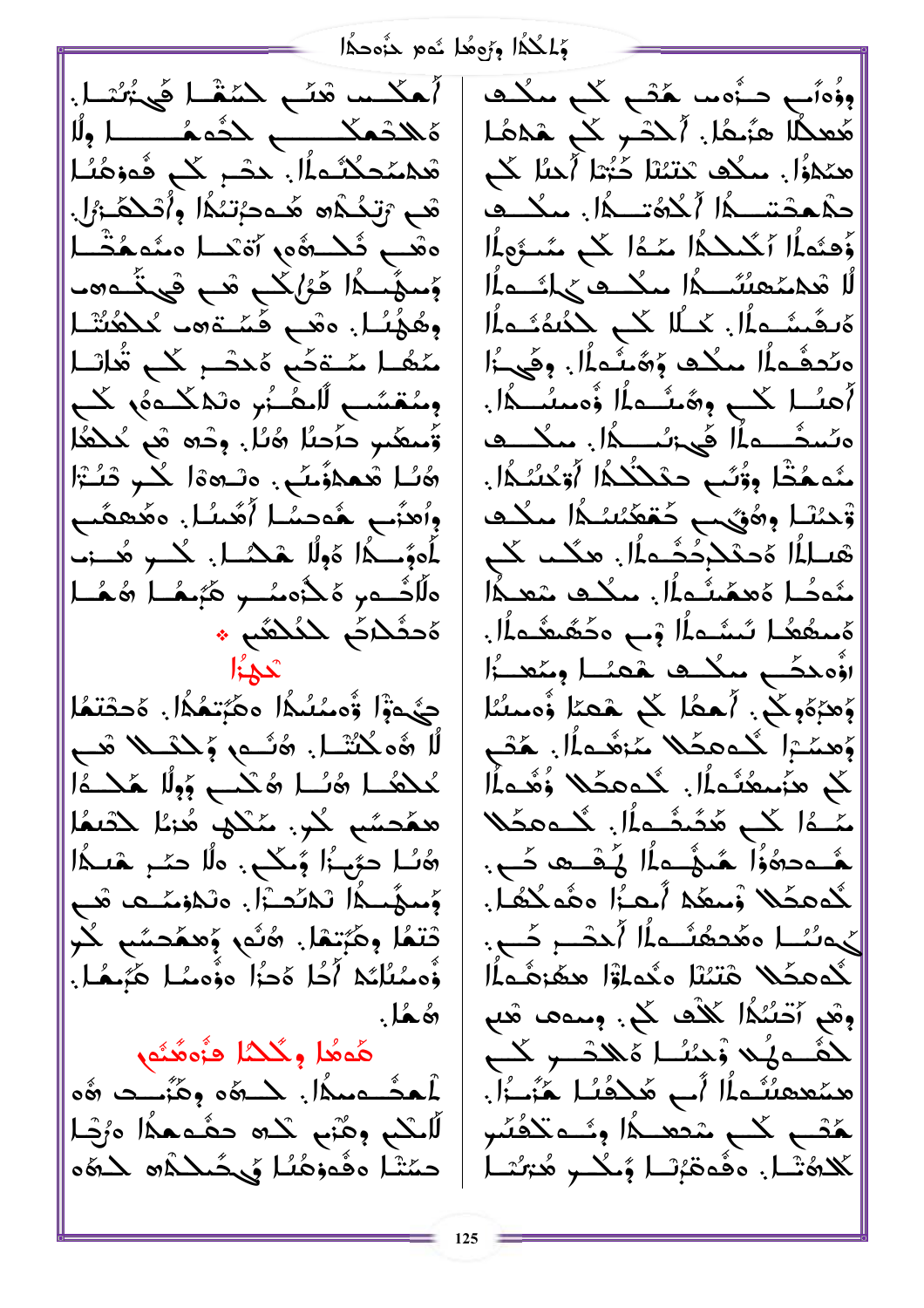وَلِمَكُمَّا وَرَوهُمْ شَومٍ حَزْوَجِكَا

أَبِي. وِلَا رُجَا ابْلِ حِيْدِيْهِ وِمَحْدُبًا. أَمرٍ هُـد وِنُـدْهَدَا هُـم أُدْمِمُـا وُمـْـدُه حُىعَدًا وَتَلْسَلَ. وْالْمَفْدَ حْدَلْكَ حَتْنُا هُنُـــمٍ وۡالمُؤۡمَّـمــــه هُ الْــــا أَهْـــا لْمُثْمَلِّقُوم وَهِمَّد وأَلْمُؤَكَّدَ وَالْمَشْرَة حٌتمُمُّا وَحدُّبِّتَمَى هُي هـرُم كَتنَب. كَمَا إِحْسَاءُ مِنْ مُؤْمَنَةً مِنْ أَمِسِ لَمْ أَمْدُهُوَمُمَالٍ أَسِرٍ لَمَكِيمًا تَمْسَدُوْهِ. ة ) ، تععيشها أسو لمُهكماً. أسو لَعْبُدُ مِمْلَى وَالْمَاسَى مَاسَمَهُمْ مِنْ مِنْ مِنْ مِنْ أهدَّووَّكُ وَأَهْدَنَا. وِسَدَّوَهُ أَوْحِدُاً هُومُا كَعِعْمًا كَلا مَرْ مَكْهُمًا وأُلْمَدٍ. أَحْنُــل وِخْــدِهُ٥ مُتكَــهُ أَلْمَ هُزَتِـهَــل ەۋُەمْـــدا وڭاڭــا ەزۇتىھـــا تىســرُەي ەُبُوْرَى حَفُوهُمُا ھَو مُحْفَىٰ وَمَنْ زُمطًا وَحكَّثتا. هَي حُكَّوْ وَعِعُل هَدفَة وِلَّا مُرْبَّد كُنْ وَالْمُنْجُوبَ هُمْ خُلَفُهُ الْأَ ەلَّىْتَشَرَّەلُّا ہُنگر. لُّەت تْف وِزُنــعا<br>حَبْ وْتَعْدَا مُّلْتُحَمِلُّا. فْتْخُوتُه كَانْتُنْز هكْتْبْلْ وِهُحْدُهْ أَلّْ وَهِعْتُمْلّْ. حَضّْرَا. أَمَا هُوَ هُوَ جُلِيَحْتُمَا هُوَ جَهْدَهُ أَ ودأوقئكما هُللُع هؤا وُدهَجِلًا وَحِنْتَنُمُا أَقْـمِ مُنْتَوِهِ حُمُلَتَـمْ. ەكْبْعُــا أُــــو وِّحْتُنُــا ھىئــا ھەُا هُمفَكْفُلاً . حَبْرٍ خَطْ هُلًا وَّخُـهِمْاً وِهَــُرُو لِلْــُمَلُو تَــوٍ أُهَدَىٰ ٱلْمُؤْتَنَاسَـــ هُذِبٍ هَٰا وُٱ،لَّا أَبِيا حَمَّلَاثَمِلُنِ. وِوَّجُل هْمِ ثَكْلُهُ ۚ رُٰكُمَاً ۖ وَمِيهُماْ ٱلْمَعِدُّدِ . هِ حَــــز هَٰـدَثَـــه اُ وَ هِهَنَــــــــــــــ ( هِ هَ ا

أَوُهِمُسِيبٍ لِمُؤْتِسِهِ كَلَّمُنْشَارٍ. وَمُسَأَو لمعْدَفَسُنُسْماُ وُسْدِهُم، لَمْدِهُه وهُـــوهُـها أُــــرًا وكُوورُّنْــا لَاعْكـــع أَوْحَدُاْهِ شَهْدِهِ بِ مَعْدَدُ: هُتَحَدُّهُ ا وهَمكَاوْكُلْتُ وُسْلَاهُ وَ كُلْتُشْتَاءُ وَحْــدُاْھ. ھڤىڤىٽَــ كْـــو ھُـَئــَــا وَلَمَّصْ كَكْتَبْسِ وَعَبْهُسِ وَصَّنَى . مْدَهُمَا وِمَتَّدْا مِعْدَدُمًا وَسَيُرَةَا. ولاده عْلَى هُدْمَاء **ئگرؤا** هُذِيْمٍ كَلَّهُ الْمَحْدَّا وَالْمَكْلَمِينَ الْمَجْمَعَ الْمَحْدَثَةِ مِنْ الْمَحْدَثَةِ مِنْ الْ ئَــــلا ، هُه لَمِــُـــا حَـلْمُــــهُوَهِ هَــ مَنْتُوهِدُسُلِ مَعْيَىبِ وَّسِعْدِ الْمُ هَٰكُدُهُ وُسُلُمْ وَحُتَمُكُمْلَ. هُو وِهَٰدُهِ هَـٰ ا أَلَّهُ هَلَّ ثُمَّ سَهِّئَعٌ. هُعَظَّمَتَ: أَلَّـهُ هَايُ: أَسِمْ ؤُهسُو هكْبِ. هِلْا حُهْدا آبد ہو گے۔ آبد کے کو ہی آبے كُرِ. حَبْرِ حَضَّرْا حٌتقْنَا هُنَّمٍ وِهْنِّي هُعِكْدُبٍ أَلَّا حَسْبِ النُّا هَيُّمَالَ وفُوتِها ممُسكْفًا مَّزَا أَبِكَ وَهُدَبَّر أَسِمْ بِدَعْدًا لِمُتَّشَمِلًا. كُمْ هُنُمْ وَلَا هُــتَمنّم لأَبْعثك وقُلُــب. قُوْصًــلا وَّاقِ الَّــو وَحُتمُــدًا هَزْهَٰـــو حَجْرَبٌ . أَمْلَؤُسِعِيَّ وَالْمُدَّنِّبِ شَيْ حُبِّدُهَ أَ ەلمَكْتُسْبُومُا وُحُكْسٍ. ەَسْسَى كَلَّ هَنّفُ هُمّنِ حَذَّهِها وَٱحْبُـٰاً. هُدهُه)ا وِحُتِمُكُا. حِيْنِ هُتَنِمُدِكُا حتمُدًا هَتَدَمَّ ا هَمَّلَا وَّكُلْ هُ هُ وَحَمَّ بِجَبْلِ كَلَاهُنَا هَرْبَيْهِ أَبِيهِ وَاهْبَ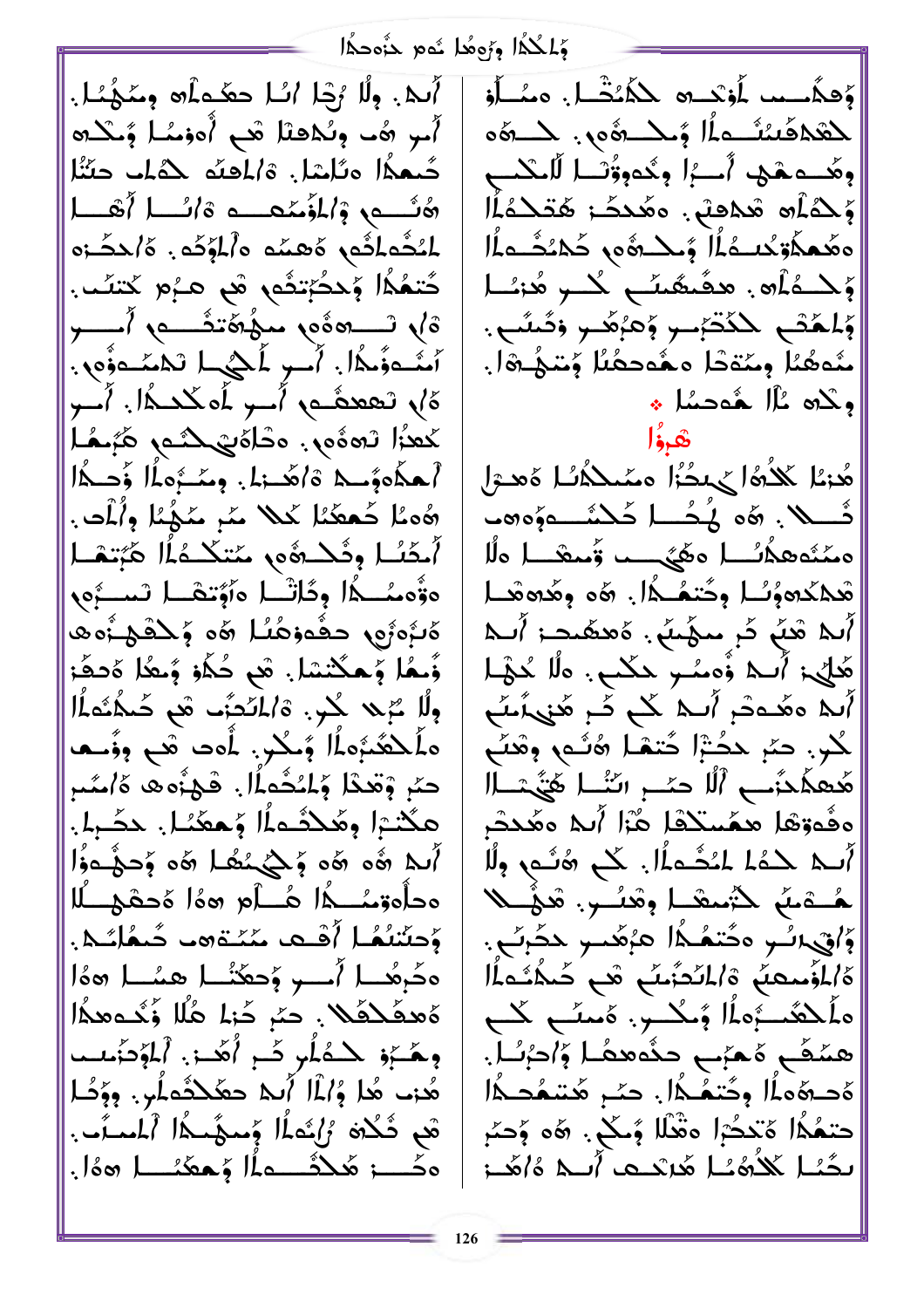وَلِمَكُمَّا وَرَوهُمْ شَومٍ حَزْوَجِكَا

وَهكْتُصُمْ لِحَكَبِّتِهْمَا هُمْـَةَا أَسْـِمَ. ەڭنىمە كْتْسَّە شْنَىر شَرْسًا ݣْلْاشْ منَّـه۞ هُ/لمُغْمَكْم ۚ حكْرُبُـٰا ۚ هُنُـا . أسر شَيْهاا وِكْشُمْلُو وْمْعَـْـەم هُ/حكَّ: ثَلاَهْمِ هُتَـٰدُمُّاْ وَّـكُمْ كَتَّـْٓٓٓٓٱ وُكْسِرٍ. ۞تَكْسَعٍ و۞وْشًا ۞هُمْسَعِ ەھْلگىم قىئو مْەھْئا ومْتْمَضُرْهُ). هُوَجِعْنُــا وَمَعْهُقُو َ مِنْ يَا يَا اللَّهِ مِنْ يَا اللَّهِ مِنْ يَا اللَّهِ مِنْ يَا اللَّهِ وَحرْجِئْنُــا هُولًا حرْجِئْنُــاً. وِحُبْنِـــدًّا هْوِلًا ۚ هُجُمْ حَمْلَ ۚ وَتَعَمَّـ \$الْمَــكَةِ ۖ وَالْمَــكَةِ وَالْمَ شكْب وْسْبَرْ لْمْشْمَا هْشَا وْسْكْسْر هَٰٓبِمَا. هَكْسَٰٓتَا وُسَكَّ وَجَٰٓ كَهَا هُٮ وهُدَّ:ا هَزَهُمَـــو حَكُكْمًــا هُنُــا ەَحكَكْشَا وُحَدَّسَنِ. ەنھىھە كىس هُ المُحمَدُ رگمأا وروءُا مَكْنَ هُــزب قُــُلَا وِلْمَعْصُنَكُمْ ەَاهَٰىۃُڵًا وەققى، حثْبُلُ ھُلُّ وَرُكُوْلُ. كَـــمْ دْمَغْــا وْهكْنْتْــا حكَـــْبِلَا هُــ أُهزَ مِنْكُسُـدًا. أَمَثَـٰـا وَجَحِــَٰا هَه قْلِمَبْرِكْسًا. هُوؤُهْدُا كْتُبْكُمْ كْتُلْبُو. كَعِنْتُ وَمُواصِحِ وَهُ وَصَلَّكُمْ وَصَلَّكُمْ مِنْ الْمُسَمَّ ەھْبُـھُاگە بەھتىپ آَجَا َەْجَا ەۋەممَا هَبْعُا هُعُا هُدَكْلاَكُمْ لَلْذَهُمْ \* فَأَوهُدُوم ورُحِزًا أمعَدُه معدًّا. كَلاَ كَمْكُمُّدَهُ أَلَّا هُزَمِعِيهَا هِدُهُ هُدِدًا هُ هِمَّكُسِدًا هُ۔ وَجْنَبِ أُحْسِوهُ أَلْ وُسْسِعِ أَحْمِلُنَسَا أَحِسْرُوهُ مِن دَهِ ابْسوْمِ مَكْرِيْدًا أَعْلَىٰ مَعْمَدًا مَعْمَدًا مِنْ

هَ حَقَّزَةٍ حَفَا لَمِحْتِهِمْ أَحْسَنَاهَ وَجَاءِ أَسَلَا وَّهُ وَ وَكَلْسُكُمْ وَ وَ وَ وَ عَمَلٍ لَّهُ وَ لَهُ لَيْسَا هُ/دَبُـُـل كِعَيَّـْمَـلل هُم حُـكُو مَنْـْـل لِكَشَالَ هِ ٱلصَّلَا . هِ لَٰهِ تَحْدَهُمَا اللَّهُ وَحَسَدُ . حمّ وْتَعْدَا وْلْمُحْمَلًا حْمُلُر ٱلْمَرْكَـٰه ممغندا وشكرية البوغة تَحفَّا هُوِئَىدًا عَذَّى: هُبِ حَذُّه تُحْدًا كَمِلْمَبْرِيْكُمْ. أَيْسِكُمْ هُو هُوَ وِكْحِسْرًا اُهُولُی اللَّهِ کُنْ مُنْ اُولُمَّا اللَّهَ<br>اَکْتُفُسْکُا وَهوُسْکُ کُنْسُ ہُمْسُنَا أَهْدِيلُكُمْ وَحَقَقِنًا وَعَنْنَا وَّعُبُمَّت هْنُــوٖ ݣْلْــْهُا. هُـسفَحــدًّا وَّلْنُخْــەلَّا أَوْمِلُكُمْ دُهِ . هُلْكُمُلُو هِنُا ةَالْمَا حَمْدِ كَهْ مَا الْمَسْتَمْسُدُ مِنْ مَا مَدْهَد لِكْتُوهُمُا وْأَهَٰذٍ. أُحب سَهَّيكَ خَعِفَمُا |ەَهزْهُدِ وَلَا هُوْا إِيَا وَجِزُرِ ٱلْمَوْالِ والأوزجا وُكْده حِمْدُوماً لِكُعِيمَ. ەھكىلگىـــەب مگېئائـــىل ەھئىـــب وْسطَة إِنْعُلْتُه هَدُلاً مْهَوْنَ بِكَلْهِمْ كَاسْتَكْمَاسْتِ مِنْ الْمَسْتَكَمَّةِ مُسْتَدَمَةِ مَنْ وُسِهَٰدًا مِفَحْقَدٌ ‰ا هُمِهَٰدُ . هَ لِمُذْلِقُورٍ مُتَكَمُلًا مِعْنَنْا آمْدِ ة/هُد; ا وِتسة ا حُوهُدًا وتَلاَحُهُدِ. ودُبُّل جِزًا وُحِكْمٍ هُجِيدًا «وَأَ وَجِيبًا كَاكْتُرًا هَا أَكْتُمْ مَكْتُبٌ أَسْلَا هُمْ هَا |وُ حَثَّحَــ هُ٥و مَعَهُتَــا وِلُمحَـــو . حصَــر أَوْتَعَدْلَا وَلَمُحْصَمَلًا. مِمْتَعْسَلَ أَنْسَكَ. ممَحَّتكُلّ محَّتكُمْـْلَّكْحْبِ أَبِّكُمْ. هَ حَظَحْفُــهِ أَل وَ حَفَّئُـــا هَ حَذَبٌ حَالَ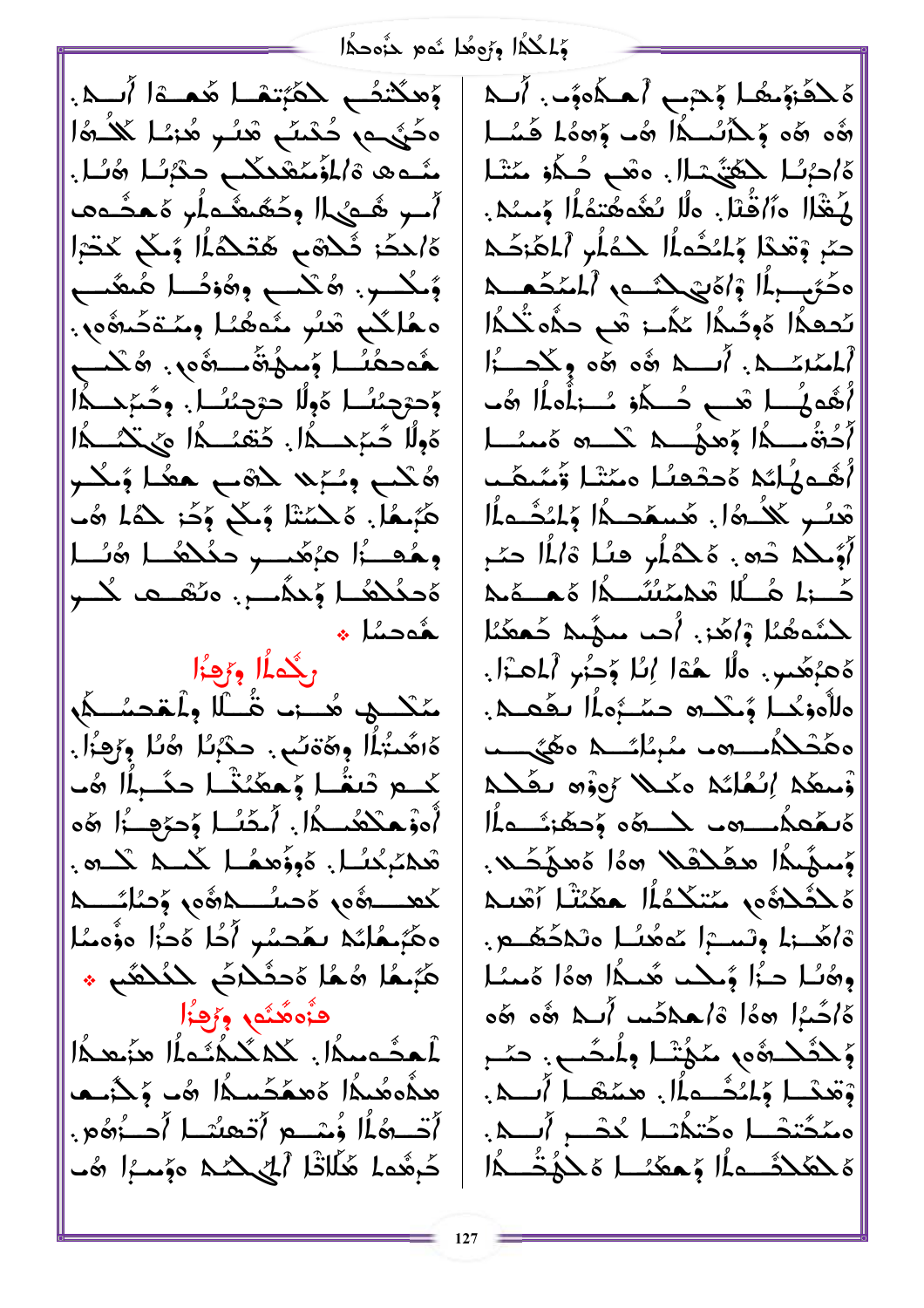وَلِمَكُمَّا وَوَهُمَّا شَهِ جَنَّوْحِكَا

تَكْتُرُكُكُمْ وْبِ خُصْفَهْمَا وِكْخَرِْسِرِ ھُکُم وُھـرُم وُڪُـملُو وَصَّـُ وَڪَـٰٓوو أَنَّهِ حَشَّەزَدَهُ! وَحَعَّمُا مَن حَلَّكَ وضَّحكُثَــملَا ومَتَسْـل لَا شَكْمَـمَّدَكْتَــل ەُولًا غُـْھَـــدًا . ەَحْقَـــەۋْخُدًا وَ/وْخُـــا للْمُسلِم وَوَهِمْ الْمُسَمِلَ أَوْ وَهُ حِفْسُهِ أَلْ وِثَلا مفَكِدُه لهُ قَاوَّا مِكْتِمُنَا وِحَتْهُ هُ كُم آتَسُا هَٰنا هِعُورٍ ۥٕٓمٖ كَثَلا حُكُمُ وَلَمَ الْمُسْتَحَدِ أَوْ مَسْتَدَارَ وَالْمُسَلَّمَاتِ وَمِكْتُوهِ رُؤْمَ: لَأَصْلًا هُــوَتُمَالًا ەُھەَ۔ ھُنُوھُــا مُنُوھُــا كَمُكَــٰمِ وُحهُكْــــه أَا ۖ حَمَّى كَـــــــــــم وُحكَـــــمأَا وهَوهدًا. لِهُ كُلِّ وِكَعْرَجِدًا حَتَّا لْحَمَّكُمْنِي وَحَمَّدَتُّــهِ أَلْ بِالْحَمَّكُمْنِي وحُعسُنُگ ــــــــه أل. كَنْ كَـــــــــــــع وكَعفَظنا الله عَامَدُ مِنْ الله عَنْ وَحَرَّهُ وَحَسَّرَا اللَّهَ ومُسْلَؤُهاُ لِدَهُ كُنبٍ وَلِمُسْلَمَ تُسْرَٰا وكَحَرُّه أَا. كَاهُ كُبُّ وَاصِّرُا هُنْفُتُ كَعُمْ هُعْكِيْمٍ. هُكْلُهُ كُنْمٍ وِزُمُّتُمُّتَمْ ەھُددٌمِــــــمِ. ەكــــــر للشَّلاھُــــــم ەَ ݣْݣُوْسْ ھْھْدْۋْو أَبْسِهْ ەْݣْبْلَا ثُلادُه مكلا ثُلاهب سُلُّه أَبِلا. ەھَحكْشُوم ھكَبِئْتُـماْلِ وِيُخُـــدُلْ. وأحلًا وألَّا سَجُرَةً خُوفُعُكَ وَكَعُدًا وِقَب دَّانُماْ! وِلَّا مُدَّدَت هُم ثَــلا لِمُـتُــدًّا! ۋْەمىك داھْي تُرىگى مىلگىسى ضَكْصَفْتُ الْمُسَارِ لَكَ مُعْمَشًا.

لْلأَهْمِلُا كَمْكُمُا مِنْمَعْنَى كَرْمِيهِ. لأندهُــــوت وٓـــــــ وَاللَّهُ وهوكـــدُّا أَلْمَدْ هُدْهِ وَحُدْوَهُ هَٰلَاتْ لِمُحْقَب ەسُىگَى ِ. ەَحَىدًا مُِكْتُمَّا مُوَصَدًا هُ۔ هْنُـةْ أَـهِـكُمْــةَـا. شَـ وِهْنُـةْ شَـ ئىلا ئېيەقچكا ئېچىكا. ەقت ش تَعْلَمُا وِثْلَاهُبِ هُقَسَّتُمُّا. وِءُهِدًا فُورُدْلا هُتْهِ لاهُمْ يُن هُنُدُوْلِ. هُممَكِنْ \_\_ لِمَمَّمِ \_\_ يُٰأَل وُهنَّنفَ \_\_ لِ كُمْشَدْءَلَمَا وِكْلُهُ سُوْرًا وَيُمَكِّسُت ەْبَهْتُو دەمُل كَبُرُل \* لْمَدْهُا هُو مِكْعَفَىدُ وَلَٰهُ وَلَٰهُ وَلَٰهُ وَلَٰهُ وَلَٰهَ وَلَٰهَ وَلَٰهَ وَلَٰهَ فَلَا الْ وَّحْدِ كَمَعَّـذُه)اْ وِحَتمُدًا وَجَكَ ٱتْـا أَأْبِــدَ. هَجَدُّــواًا وَمِيسًا وَمِكْــرِ. لأَدُّــه الْمُ وَهُقَدْـهُ الْمُ وَمَكْنَ مَسْقَى ا |أب4. أب4 أف هُمْا هَٰذُا كُبِر حَفِّيُ الْمَالُ وِحْتَالًا وَّحْكُمْ هُدَهِ هَذَا أَبِيهِ. هُكُمَا وَّسِعْدَا هُوَسِعَكُمْ إِنْشُمَاْلَ كُلِّ هُدُوْتَــــ أُبِـــد أَنْيَـــت هَ/هُـــــــــــمْ حَفِّفُـــأها رُحِنُــًا وُلَــُــرِ لِكَــْـبِلُر هَٰلِلُه كُلْفُــد هُـعَكْسُنْــدُّا وَجَشَــلا أَمْلُوْ. هَ كَشُمْتُوْا وِرْجِعَةٍ هُكُمْ دُنْكُمْ أَ وَّمِكُو تَتَمَّد هَؤُهـْ;َمَ. هَكْمِ لِكَحَّدَهُلَّا وً كم هَ حَقُودُ اللَّهُ مَعَصْلاً أَبِــِمْ. مْدَوْكُمْ ۖ حَتَّمَعْدَا ۚ دَحُمَلُنَا ۖ هُحَفَّكُمُّومٍ أَشّب ه%تعلّا و%وْحًا ەوۡحَفُكُ وَمِ وَْهِمۡرِهٖ کُل وِلۡدَوۡکَۃٖ اُنَّـٰہٖ خُرِیۡکُـٰہِۢاُا ومأحقفُ\$ا وَحَدْمُلُو كَلْـ هُ اوْمَكَـو.